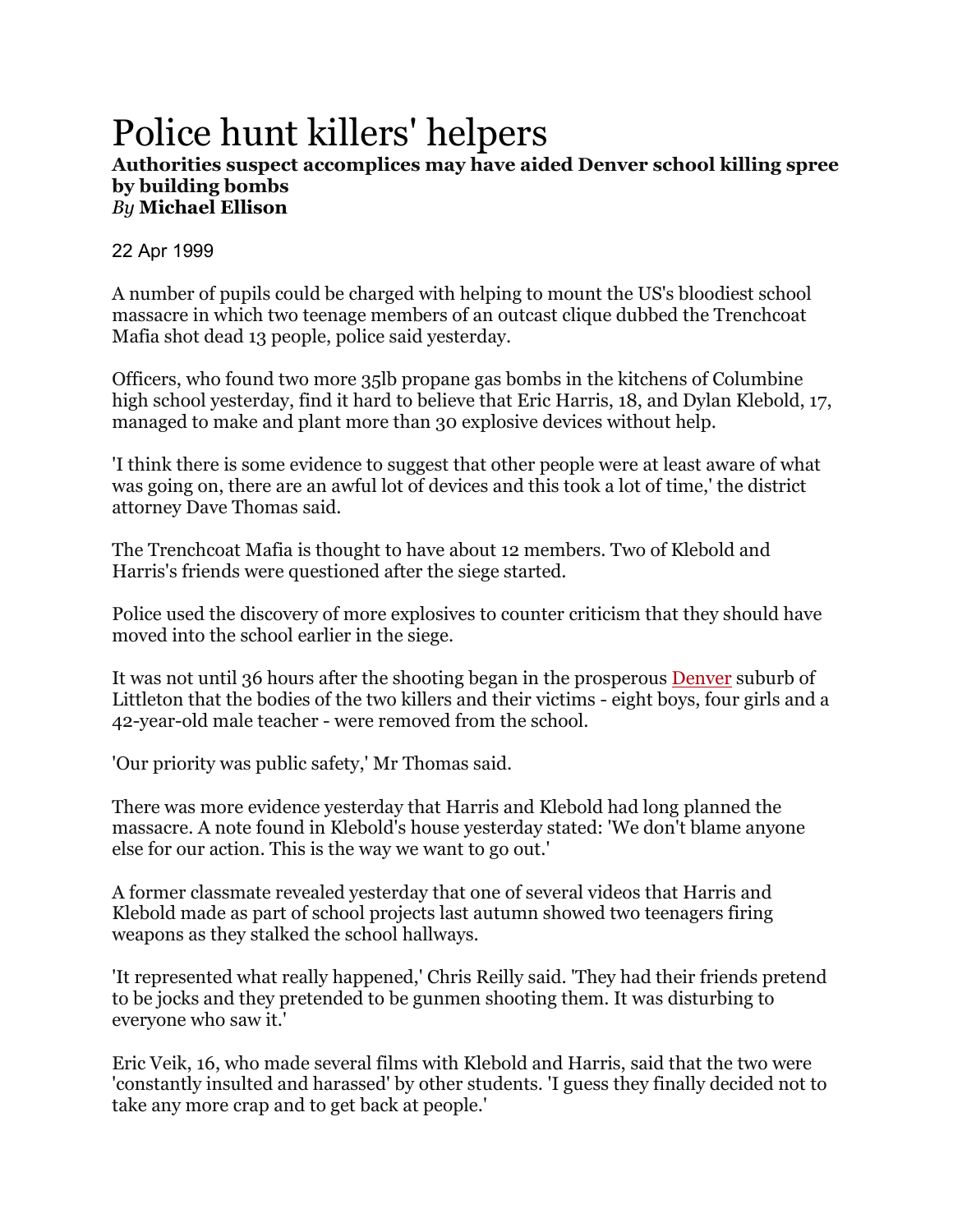Garrett Talocco, who taught the class, and the Jefferson County school district refused to comment on the existence of the video.

The shootings have forced the US's powerful pro-firearms group, the National Rifle Association to scale down plans for its annual convention in Denver next weekend.

The veteran actor Charlton Heston, who is president of the NRA, said that seminars, and a 'world class gun show' had been cancelled. Only the meeting and a reception would go ahead.

'Our spirits must endure this terrible suffering together and so must the freedoms that bring us together,' said Mr Heston. But his solution to violence in schools was not warmly received.

'If there had been even one armed guard in the school he could have saved a lot of lives and perhaps ended the whole thing instantly,' Mr Heston said. 'I'm afraid you have to blame their parents.'

Yesterday both sets of parents apologised to the community for their sons' actions.

Klebold's parents, who live in a \$390,000 (£242,000) house in Jefferson County, said in a statement: 'We cannot begin to convey our overwhelming sense of sorrow for everyone affected by this tragedy.

'Our thoughts, prayers and heartfelt apologies go out to the victims, their families, friends and the entire community. Like the rest of the country we are struggling to understand why this happened.'

It emerged yesterday that Thomas Klebold, a geophysicist, contacted police during the siege, before victims or suspects were identified, to say that his son might be involved.

Harris's parents live six miles away and his father is understood to have retired from the military recently. They also issued a statement expressing their 'heartfelt sympathy' to the victims' families.

Meetings and church services were staged across Denver yesterday as the country attempted to come to terms with the tragedy.

One of the biggest, held at an amphitheatre in the city centre, attracted thousands who heard religious leaders and politicians appeal for understanding and practical change. One protester's banner read: 'Hey NRA, 15 kids dead, are you feeling guilty yet?'

But stories about the victims and survivors continued to command media attention.

Michael Shoels said his son Isaiah, 18, had been targeted because he was black and an athlete. 'When they came into the school they were actually hounding him - he was liked by far too many people, that was his demise.'